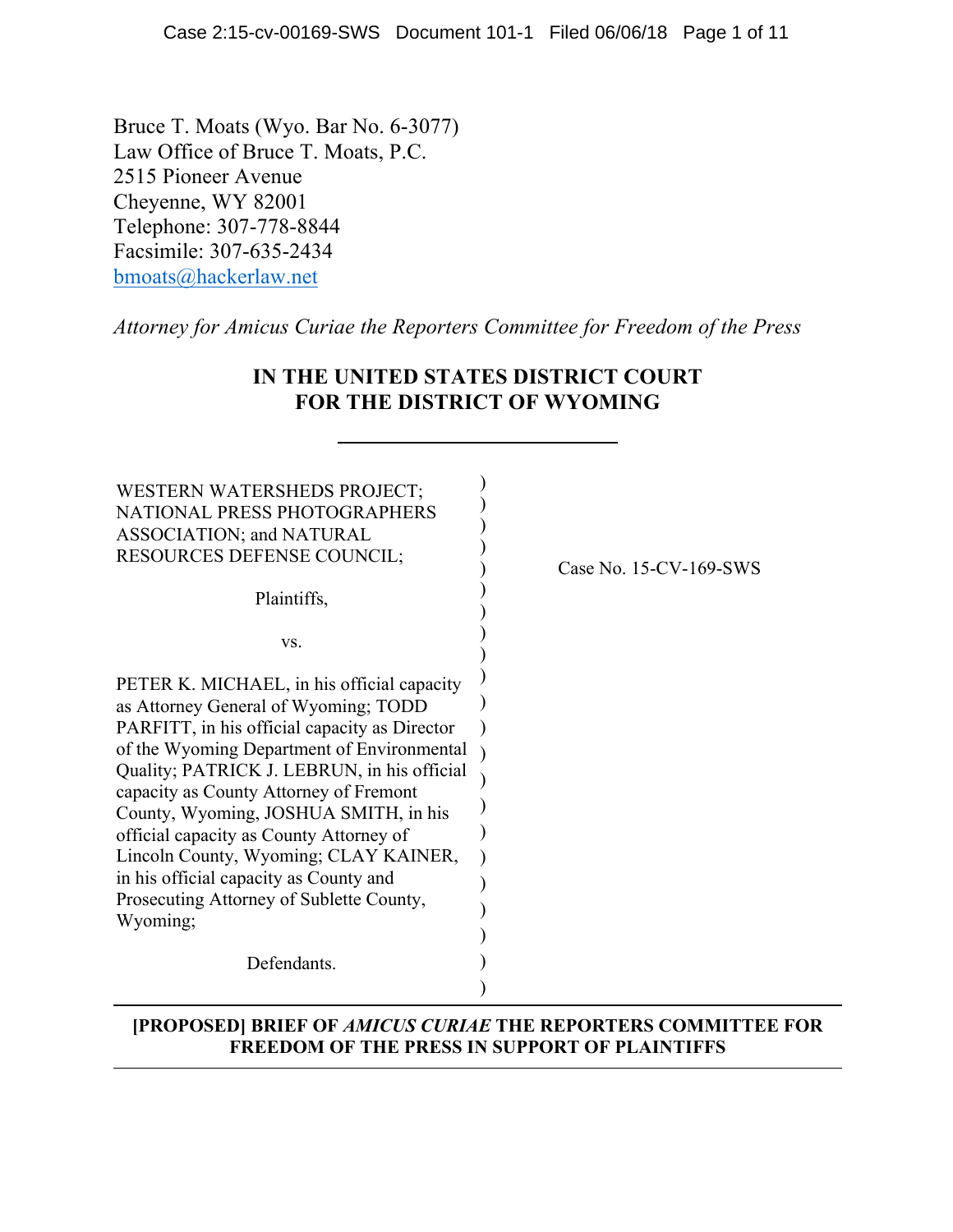# **INTEREST OF** *AMICUS CURIAE*<sup>1</sup>

*Amicus curiae* is the Reporters Committee for Freedom of the Press (the "Reporters Committee"), an unincorporated nonprofit association of reporters and editors dedicated to defending the First Amendment and newsgathering rights of journalists. As an organization that advocates on behalf of the news media, the Reporters Committee has a strong interest in ensuring that statutory provisions do not infringe upon the First Amendment-protected newsgathering rights of members of the news media, including photojournalists, or chill their willingness to gather information for the benefit of the public.

The statutes at issue in this case unconstitutionally curtail journalists' ability to capture images and, thus, limit their ability to effectively report news stories of great public importance to their audiences. The impact of these statutes on breaking-news photography is particularly severe. Accordingly, the Reporters Committee submits this *amicus curiae* brief in support of Plaintiffs' motion for summary judgment to urge this Court to declare the statutes unconstitutional.

 <sup>1</sup> Pursuant to Rule 29(a)(4)(E), *amicus curiae* affirms that no party or counsel for a party authored this brief in whole or in part and that no person other than *amicus curiae*, its members or its counsel has made any monetary contributions intended to fund the preparation or submission of this brief.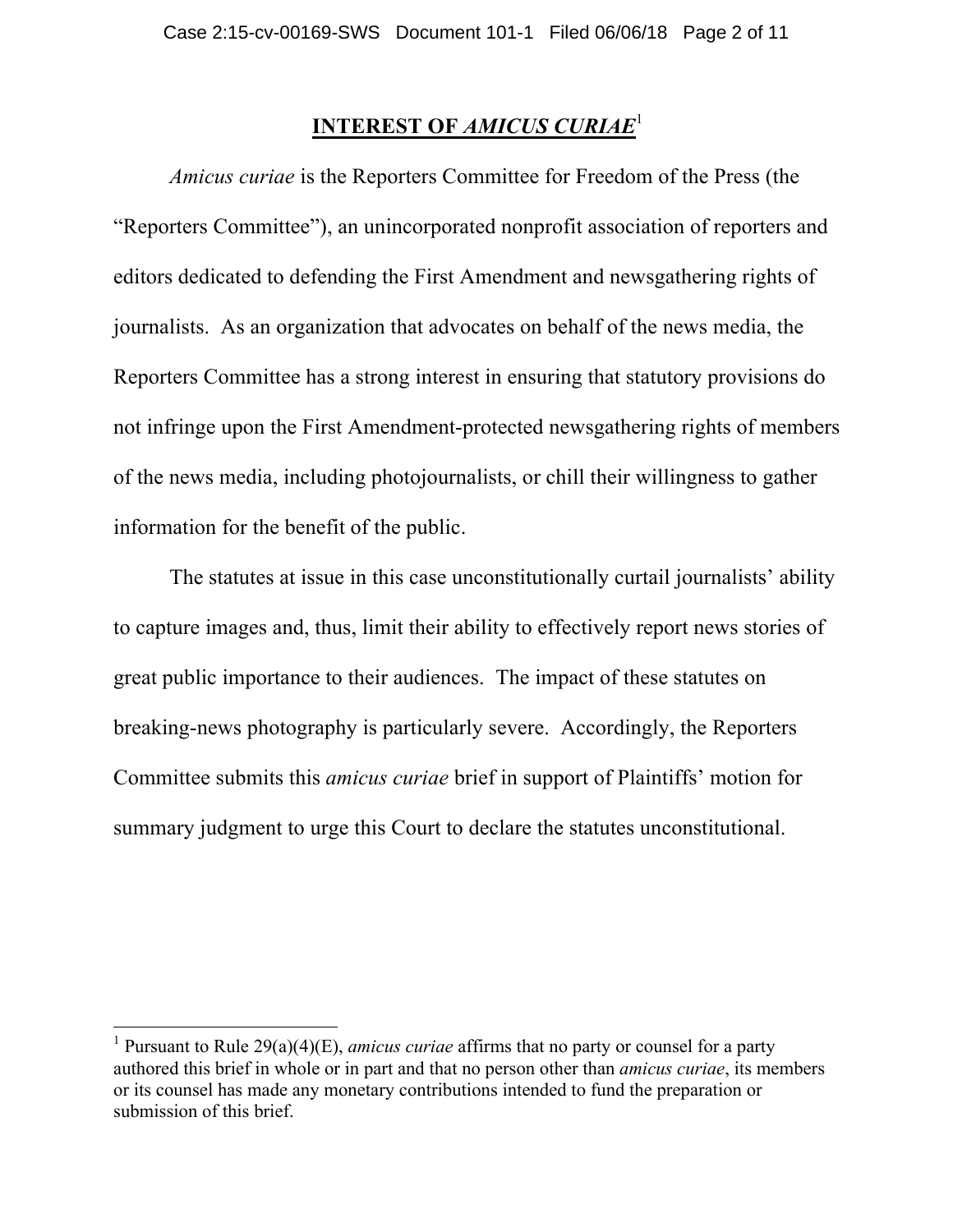#### **INTRODUCTION**

At issue before the Court is (1) the appropriate level of constitutional scrutiny applicable to subsections of two statutes which "regulate protected speech under the First Amendment," and (2) whether they "survive the appropriate review." *W. Watersheds Project v. Michael*, 869 F.3d 1189, 1192, 1197 (10th Cir. 2017). *Amicus curiae* the Reporters Committee writes to emphasize the effect on members of the news media—breaking-news photographers in particular—of the statutory provisions at issue. The Reporters Committee agrees with Plaintiffs that the provisions, which substantially burden the First Amendment-protected newsgathering rights of journalists, cannot survive constitutional scrutiny and, for the reasons set forth herein, urges the Court to grant Plaintiffs' motion for summary judgment.

#### **ARGUMENT**

### **I. The Court should grant Plaintiffs' motion for summary judgment; Sections 414 and 101 unconstitutionally burden the exercise of First Amendment rights, including those of journalists.**

Plaintiffs are challenging portions of two statutes that impose heightened criminal punishment, Wyo. Stat. § 6-3-414 ("Section 414"), and civil liability, § 40-27-101 ("Section 101"), on an individual who "crosses private land to access adjacent or proximate land where he collects resource data," if the individual neither owns the private land nor has obtained permission to cross it. Wyo. Stat.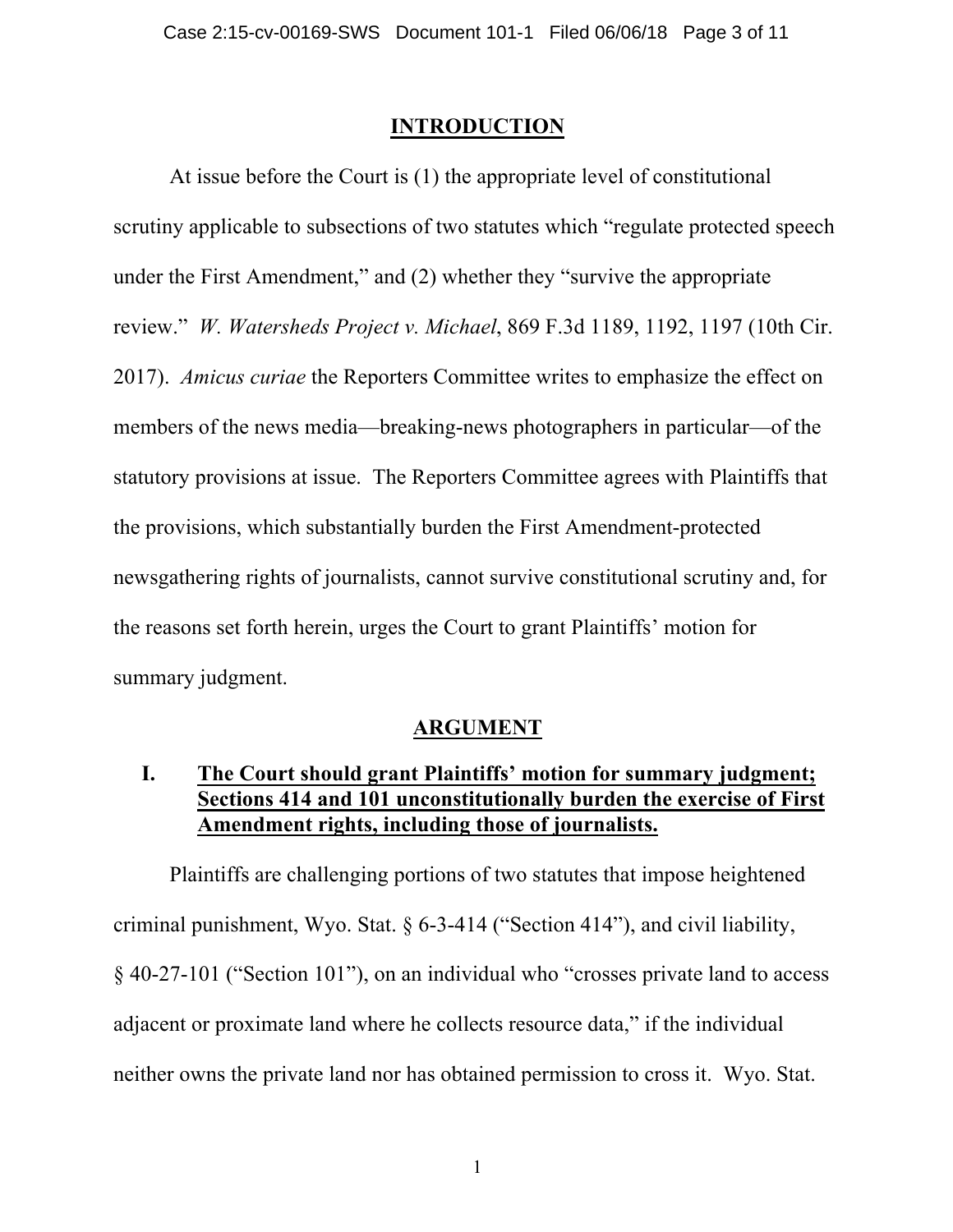$\S$ § 6-3-414(c); 40-27-101(c). The term "collects" for purposes of Sections 414 and 101 is defined to mean: (1) "to take a sample of material" or "acquire, gather, photograph or otherwise preserve information in any form"; and (2) "recording . . . a legal description or geographical coordinates of the location of the collection." Wyo. Stat.  $\S6 - 3 - 414(e)(i)$ ; 40-27-101(h)(i). Thus, these provisions impose punishment on individuals who cross private land without permission if—and only if—they do so to create or engage in speech on "adjacent" or "proximate" land, even public land. Wyo. Stat. §§ 6-3-414(c); 40-27-101(c).

Journalists are not exempt from generally applicable laws, and they have no First Amendment right to trespass on private property. The statutes in question, however, are not generally applicable trespassing laws. Sections 414 and 101 heighten existing criminal and civil trespassing penalties for certain individuals engaged in First Amendment-protected activity, including photojournalists engaged in newsgathering. As such, as the Tenth Circuit concluded, the statutes "regulate protected speech under the First Amendment"; they "are not shielded from constitutional scrutiny merely because they touch upon access to private property." *W. Watersheds Project v. Michael*, 869 F.3d at 1192.

The Reporters Committee agrees with Plaintiffs' arguments that strict scrutiny should be applied to Sections 414 and 101, which regulate First Amendment-protected speech in a manner that is both content-based and viewpoint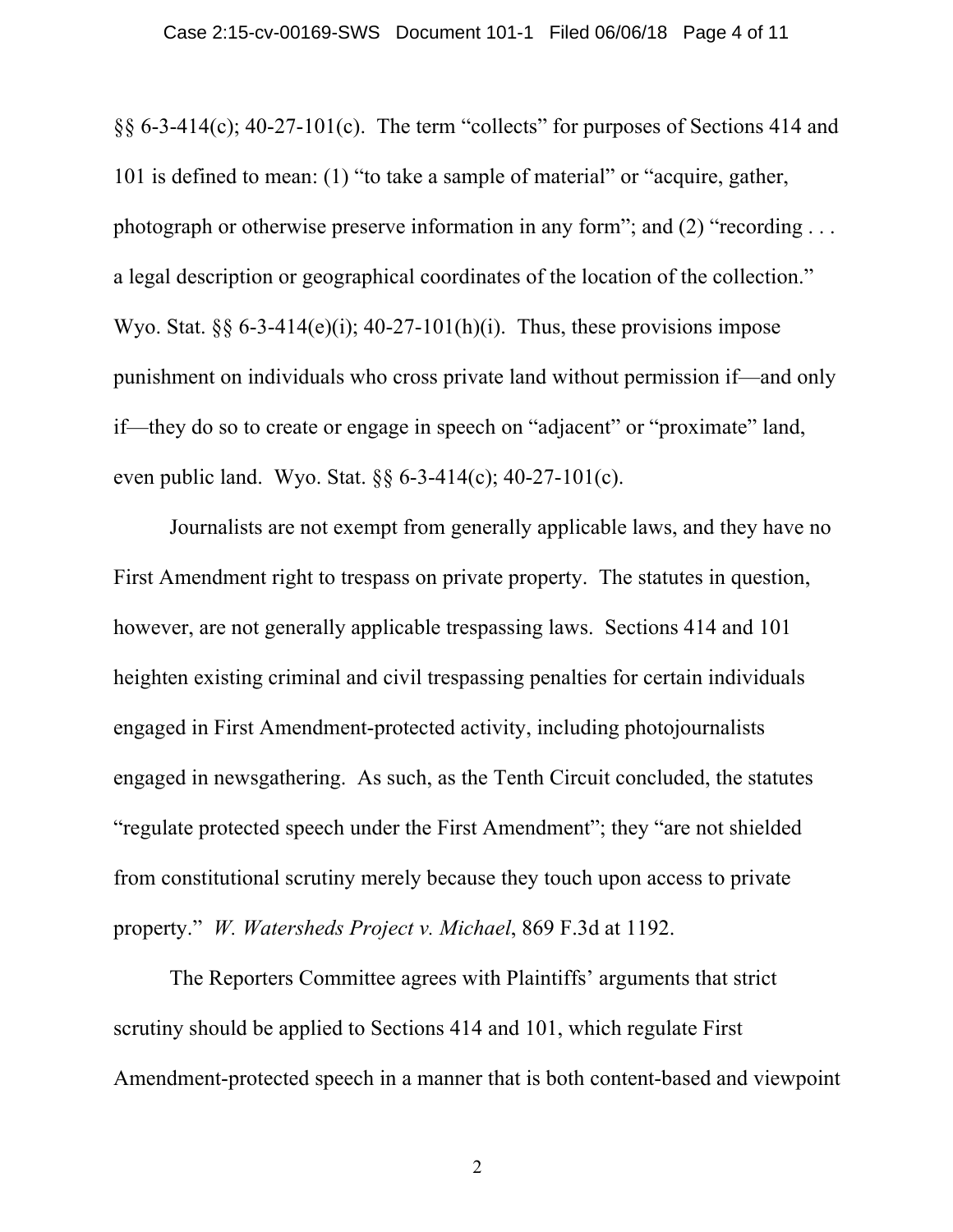discriminatory. *See* Pls.' Mem. in Supp. of Mot. for Summ. J. 15–18, ECF No. 96. Strict scrutiny is designed to ensure that First Amendment freedoms have the robust protection from government regulation that is necessary for them to survive and flourish. *NAACP v. Button*, 371 U.S. 415, 433, 83 S. Ct. 328, 338, 9 L. Ed. 2d 405 (1963) (explaining that "[b]ecause First Amendment freedoms need breathing space to survive, government may regulate in the area only with narrow specificity"); *see also Gray v. Udevitz*, 656 F.2d 588, 590 (10th Cir. 1981) ("The First Amendment is premised on the belief that free and open debate on public issues must be protected from government interference."). It must be applied where, as here, statutory provisions "target the 'creation' of speech," *W. Watersheds Project v. Michael*, 869 F.3d at 1196, and are not content and viewpoint neutral.

The Reporters Committee also agrees with Plaintiffs' argument that, in any event, Sections 414 and 101 cannot survive any level of constitutional scrutiny either strict or intermediate. The statutory provisions at issue, which substantially burden the First Amendment-protected newsgathering rights of journalists, are not "narrowly tailored to serve a significant governmental interest." *Ward v. Rock Against Racism*, 491 U.S. 781, 796 (1989). The Reporters Committee writes to highlight for the Court the practical effect of the statutory provisions at issue on the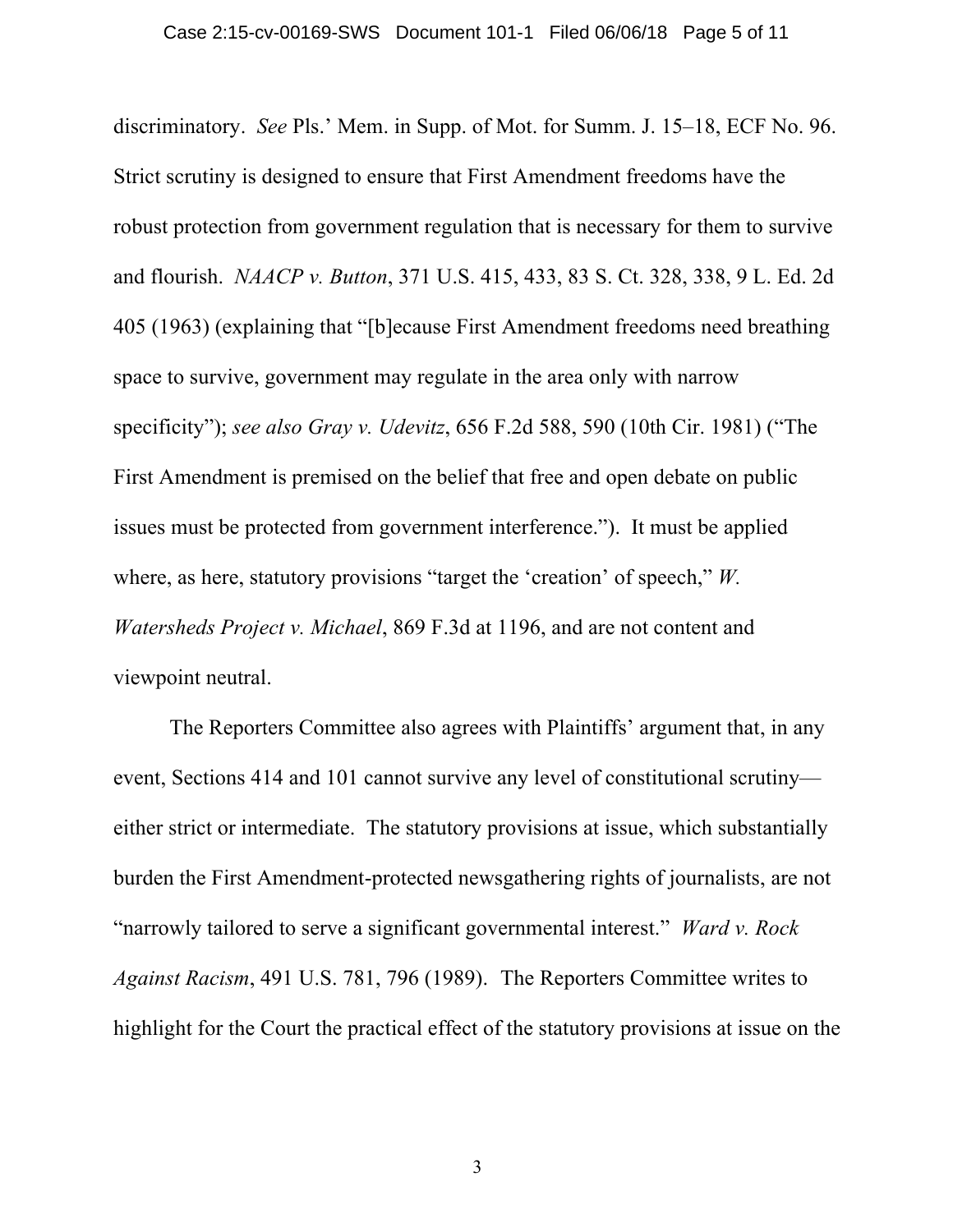ability of journalists to gather news and, thus, to report on matters of public interest and concern.

### **A. Sections 414 and 101 impose severe restrictions on journalists, particularly on breaking-news photographers.**

As the Tenth Circuit observed, the creation of speech—not just speech itself—is protected by the Constitution: "If the creation of speech did not warrant protection under the First Amendment, the government could bypass the Constitution by 'simply proceed[ing] upstream and dam[ming] the source' of speech." *W. Watersheds Project* 869 F.Supp.3d at 1196 (quoting *Buehrle v. City of Key W.*, 813 F.3d 973, 977 (11th Cir. 2015)). The newsgathering activities of journalists, specifically, enjoy First Amendment protection. *See Journal Pub. Co. v. Mechem*, 801 F.2d 1233, 1236 (10th Cir. 1986) ("News gathering is an activity protected by the First Amendment."); *see also CBS Inc. v. Young*, 522 F.2d 234, 238 (6th Cir. 1975) ("The protected right to publish the news would be of little value in the absence of sources from which to obtain it.").

This Court has previously expressed skepticism that the statutory provisions at issue here are sufficiently burdensome for Plaintiffs to implicate their First Amendment rights. Plaintiffs, the Court previously posited, could do "research to determine their own location during, and en route to, such data collection activities" to avoid violating the new trespassing statutes.Order Granting Mot. to Dismiss, 14, July 6, 2016, ECF No. 64. Additionally, the Court noted that certain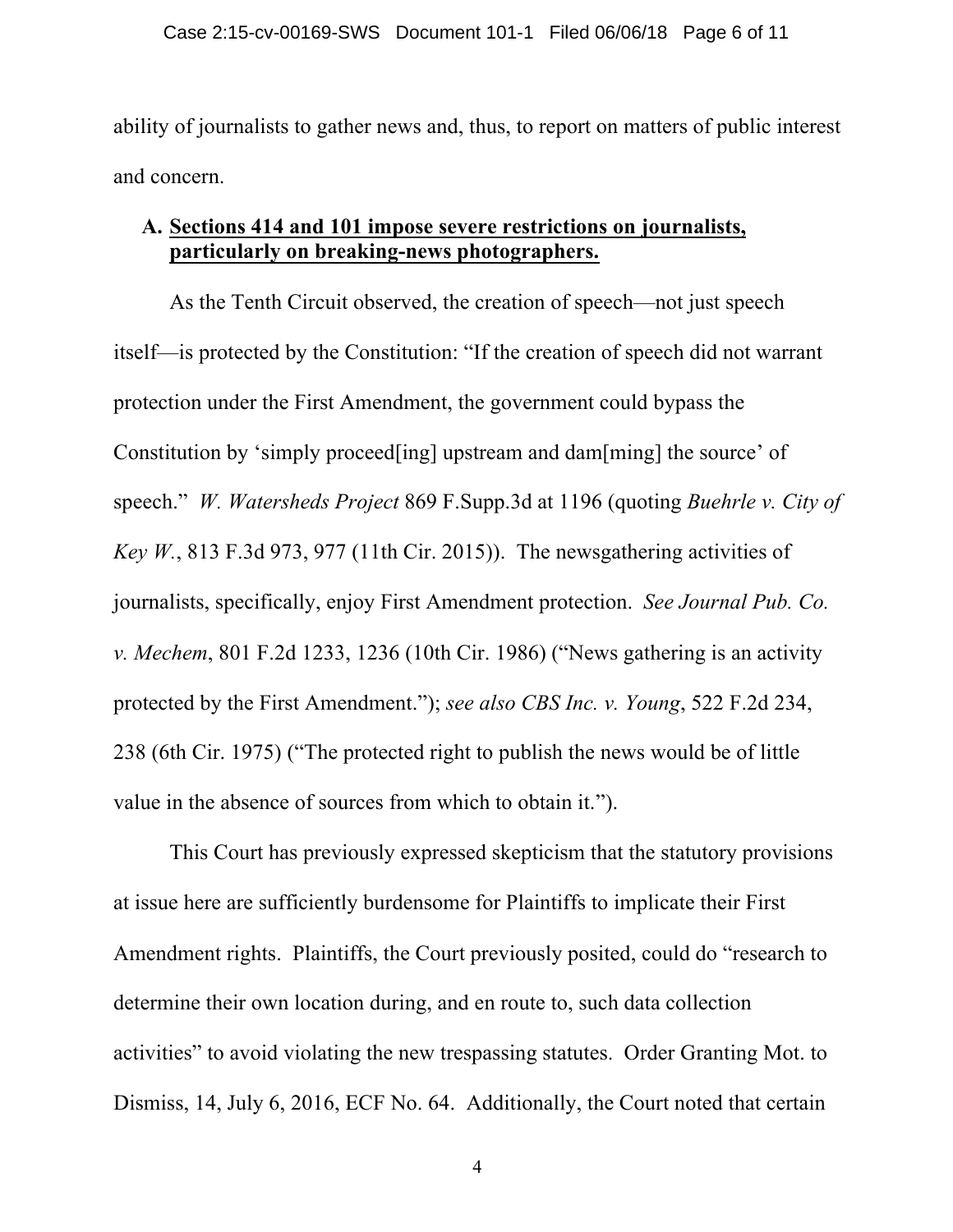of the Plaintiffs have acknowledged needing "to conduct surveys in the past to determine boundaries or rights-of-way." *Id.*

Conducting a survey or doing other types of research of this kind would be extremely burdensome, if not impossible, for news photographers and other journalists assigned to cover breaking news events in Wyoming—including, for example, plane crashes, natural disasters, and wildlife events. *See, e.g.*, Angus M. Thuermer Jr., *Walton Controls Faulty*, Jackson Hole News & Guide, Nov. 2, 2006, https://perma.cc/8A3J-SVHP (featuring photographer Bradly J. Boner's picture of the wreckage from a deadly plane crash in Grand Teton National Park); Brennan Linsley, *Wildfire Season*, Associated Press Images, Aug. 26, 2016, https://perma.cc/7SZL-GHT4 (AP photograph of a wildfire off the shore of Jackson Lake in Grand Teton National Park); Mike Koshmrl, *Park: 399's Cub Dead*, Jackson Hole News & Guide, June 20, 2016, https://perma.cc/MP5L-A2R4 (featuring photographer Ryan Dorgan's pictures of a traffic accident in Grand Teton National Park and of a bear cub). Journalists typically operate on tight deadlines and do not have the luxury of time; this is particularly true in the context of breaking news.

Among journalists affected by the statutory provisions at issue, photographers who regularly cover breaking news events are particularly exposed to civil and criminal liability. There is no question that photography is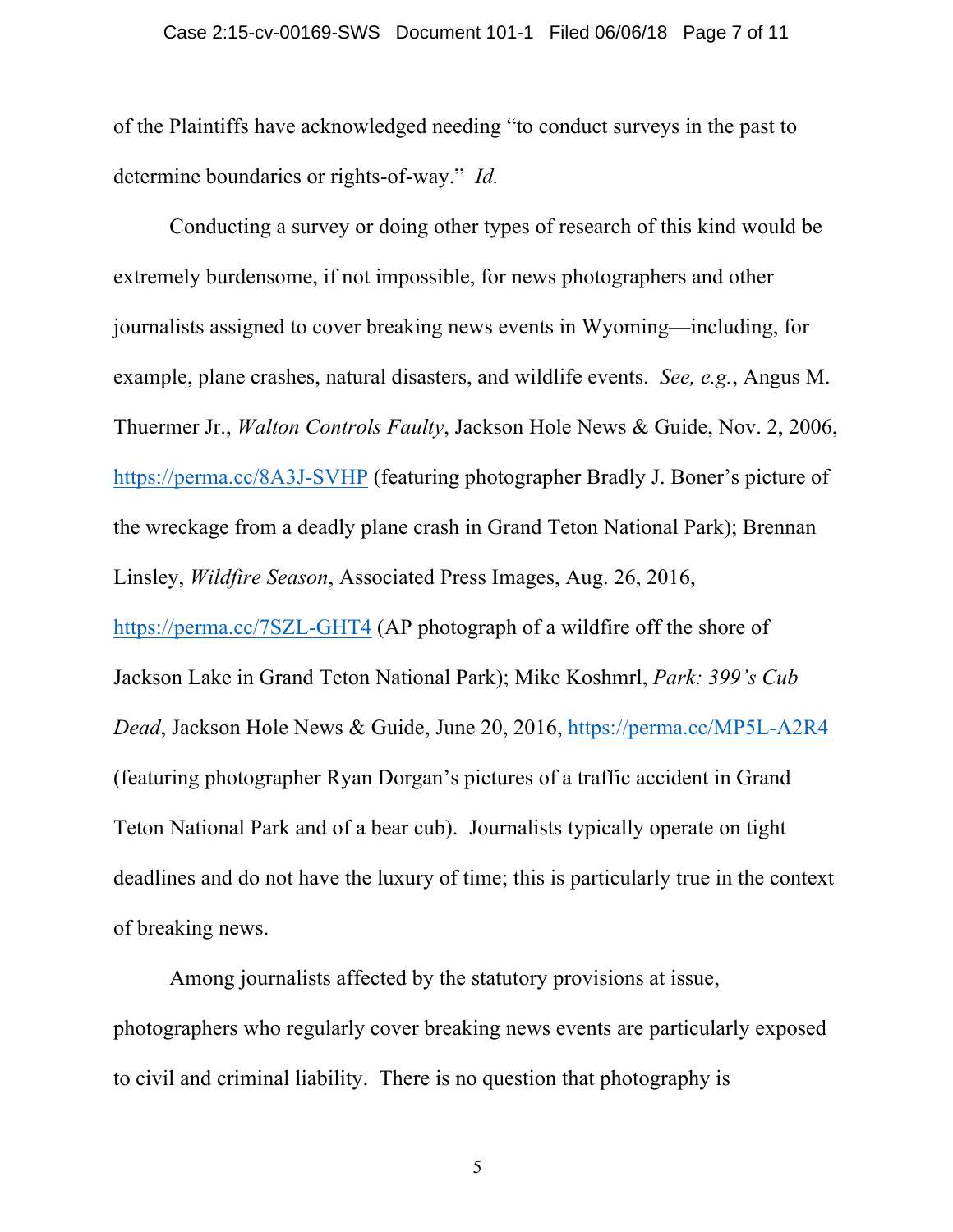"comfortably in the speech-creation category" protected by the First Amendment. *W. Watersheds Project*, 869 F.Supp.3d at 1196. And photojournalism unquestionably provides a public service by keeping Wyoming citizens informed about events in their state. However, breaking news photographers risk violating the statutes when they come onto public land to take photographs without fully vetting the ownership interests of roads or property they must cross to get there. Taking additional time to research routes to the scene of a breaking news event is simply not feasible or, at best, substantially increases the likelihood that the dramatic images the photograph is employed to capture will no longer be available once her or his research is complete. In other words, for the breaking news photographer, even short delays may mean getting to the right place at the wrong time. *See* Steven Davy, *Here's the Image that was Voted 2016's Best News Photo*, Public Radio International, Feb. 13, 2017, https://bit.ly/2kqqVDh (discussing how quick access—"You gotta be in the right place at the right time"—is critical to successful breaking news photography).

The heightened trespassing penalties imposed by these statutes would prevent and deter photographers from successfully pursuing breaking news stories—to the ultimate detriment of the public. Defendants acknowledge as much; they provide a laundry list of burdensome steps that they believe a reporter pursuing a breaking-news story could undertake to comply with the statutes at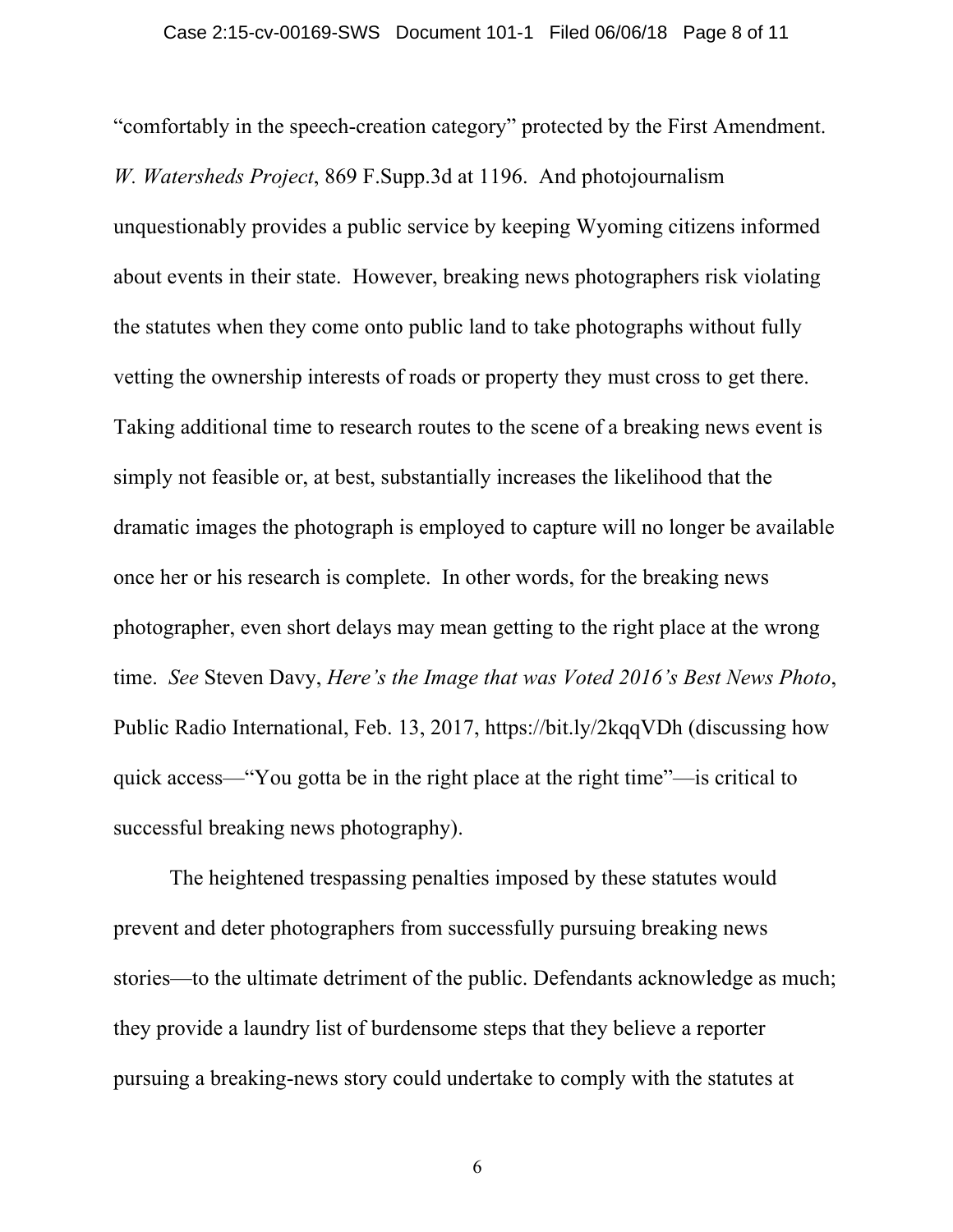issue. Defs.' Mem. in Supp. of Mot. for Summ. J. 14, ECF No. 99. Defendants misunderstand their burden under the First Amendment. By arguing that a journalist could conceivably find a way to continue to gather the news despite these onerous provisions, rather than demonstrating that the provisions are the least restrictive means to effectively achieve a compelling government interest (or narrowly tailored to serve a significant governmental interest), Defendants underscore that the statutes cannot survive any level of constitutional scrutiny.

### **B. Journalists should not be prohibited or discouraged from using geolocation as a reporting tool.**

Even assuming a journalist could avoid liability by disabling geolocation features on his camera, that highlights how unreasonably burdensome these statutes are.<sup>2</sup> A reporter or photojournalist who captures a moment by snapping a photograph will necessarily want to record the place where that photograph was taken as accurately as possible.

Journalists have been early adopters of technological tools that allow them to utilize location data to improve their reporting. Such tools include the microblogging application Twitter and the photo-sharing application Instagram—both of which allow reporters to publish photographs and geographical coordinates

 $<sup>2</sup>$  As Plaintiffs have stated, even with the assistance of maps and GPS devices, they</sup> have legitimate concerns about erroneously entering private property and violating the statutes. Pls.' Mem. in Supp. of Mot. for Summ. J. 11, ECF No. 96.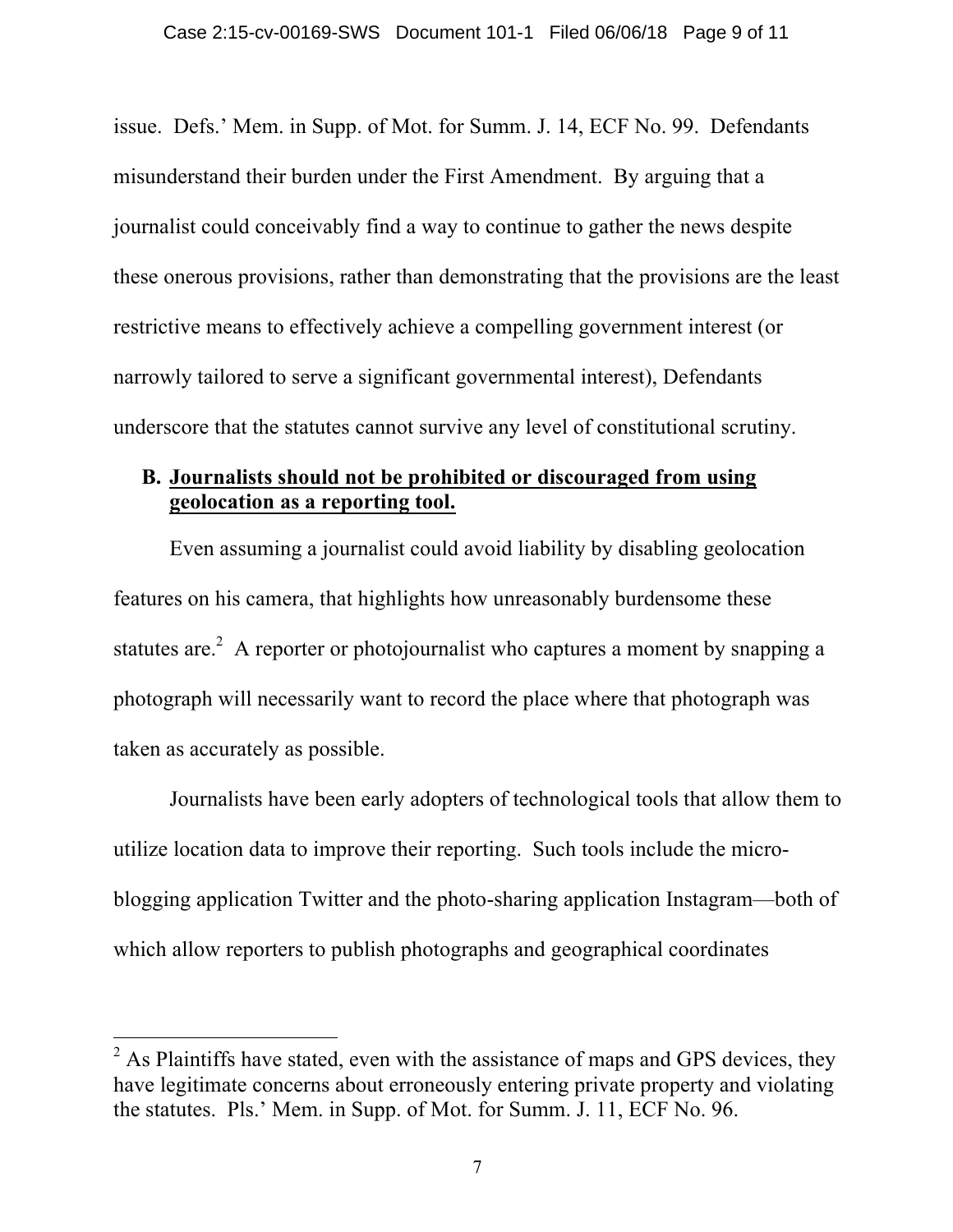simultaneously. *See* Alex York, *How to Use Instagram Geotag to Engage with Local Followers*, Sprout Social, Nov. 6, 2017, https://perma.cc/DK8E-MGWD (explaining that a post on Instagram can include "specific location, down to the latitude and longitude, of where you've stored your Instagram content."). In 2015, a photographer published *The Geography of Poverty* using Instagram's geolocation feature to chart a map of poverty across the U.S. with photographs corresponding to every stop on the map. Brennavan Sritharan, *Matt Black's 'Moral' Photography of America's Sprawling Poverty*, British Journal of Photography, Aug. 28, 2015, https://perma.cc/ER9R-37WT (describing Black's brand of photojournalism as "a prime example of the possibilities that digital photography allows, bringing together imagery, geo-data and mapping to create an unassailable narrative"). In 2013, a CNN reporter used Twitter's geolocation features to plot the course of a tornado that devastated parts of Oklahoma. John D. Sutter, *Walking the Path of a Tornado*, CNN, May 29, 2013, https://perma.cc/DX3J-TH3Q (posting photographs and snippets of interviews on Twitter while walking the 17-mile path of the tornado). For these reporters, geolocation data was a necessary and important component of their work; the statutes at issue here would prevent or deter journalism employing the same or similar methods in Wyoming.